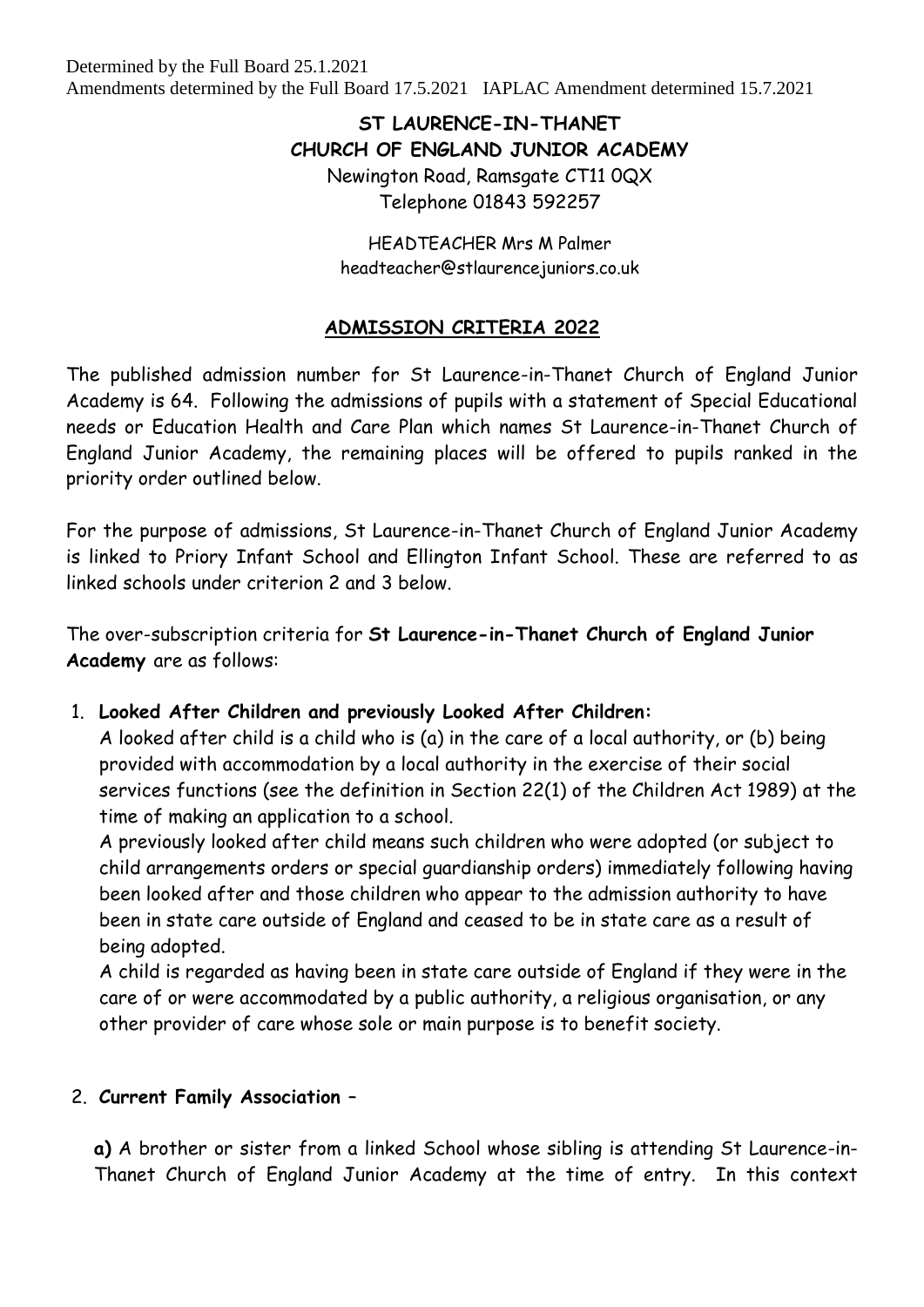brother or sister means children who live as brother and sister in the same house, including natural brothers or sisters, adopted siblings, stepbrothers or sisters, foster brothers or sisters and is currently attending these schools.

**b)** A brother or sister of a child at St Laurence-in-Thanet Church of England Junior Academy at the time of entry. Where the family continue to live at the same address as when the sibling was admitted – or – if they have moved – live within 2 miles of the school, or have moved to a property that is nearer to the school than the previous property as defined by the 'Nearness' criterion' (below).

If siblings from multiple births (twins, triplets, etc) apply for a place and the Academy would reach its Published Admission Number (PAN) after admitting one or more, but before admitting all of those siblings, the Local Authority will offer a place to each of the siblings, even if doing so takes the school above its PAN.

- 3. **Attendance at a linked school**  Priority under this criterion will be given to pupils who are transferring from Year 2 in either named infant school and ranked in accordance with the oversubscription criterion below.
- 4. **Health and Special Access Reasons**  Medical, health, social and special access reasons will be applied in accordance with the school's legal obligations, in particular those under the Equality Act 2010. Priority will be given to those children whose mental or physical impairment means they have a demonstrable and significant need to attend St Laurence-in-Thanet Church of England Junior Academy. Equally this priority will apply to children whose parents'/guardians' physical or mental health or social needs mean that they have a demonstrable and significant need to attend a particular school. Such claims will need to be supported by written evidence from a suitably qualified medical or other practitioner who can demonstrate a special connection between these needs and St Laurence-in-Thanet Church of England Junior Academy.
- 5. **Faith based criteria**  St Laurence-in-Thanet is a Church school and as such it gives priority to children of families who are Members of one of the 5 churches in the Parish of St Laurence (namely St Laurence Ramsgate, St Catherine's Manston, St Mary's Cliffsend, St Christopher's Newington and St Mark's Ramsgate). Proof of regular attendance (a minimum of fortnightly attendance for six months) will need to be confirmed by the Church Minister who will need to complete the supplementary information form attached on behalf of the child.

(See Appendix 1)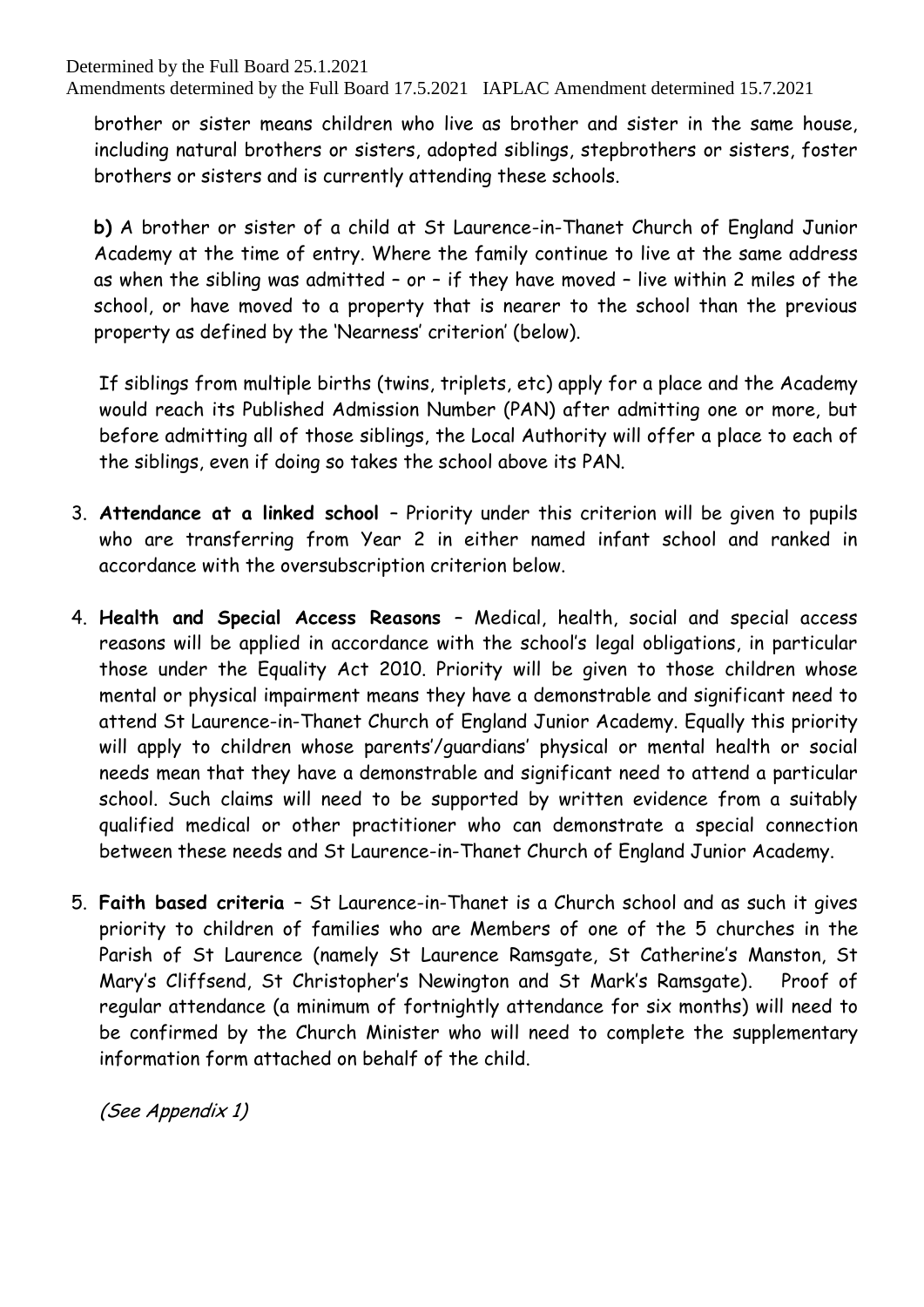6. **Nearness of children's homes to school** – we use the distance between the child's permanent home address and the school, measured in a straight line using the National Land and Property Gazatteer (NLPG) address point. Distances are measured from a point defined as within the child's home to a point defined as within the school as specified by NLPG. The same address point on the school site is used for everybody. When we apply the distance criterion for the school, these straight line measurements are used to determine how close each applicant's address is to the school.

In the unlikely event that two or more children in all other ways have equal eligibility for the last available place at the school, the names will be issued a number and drawn randomly to decide which child should be given the place.

The school will maintain a clear, fair and objective waiting list which will be re-ranked, in line with the published subscription criteria each time a child is added

#### **Process for requesting admission outside of the normal age group**

Decisions will be made on the basis of the circumstances of each case and in the best interests of the child concerned and the views of the Headteacher. This will include taking account of the parent's views; information about the child's academic, social and emotional development; where relevant, their medical history and the views of a medical professional; whether they have previously been educated out of their normal age group; and whether they may naturally have fallen into a lower age group if it were not for being born prematurely.

Where a child is accepted outside of their normal age group, the application will be processed as part of the main admissions round, including the application of oversubscription criteria where applicable.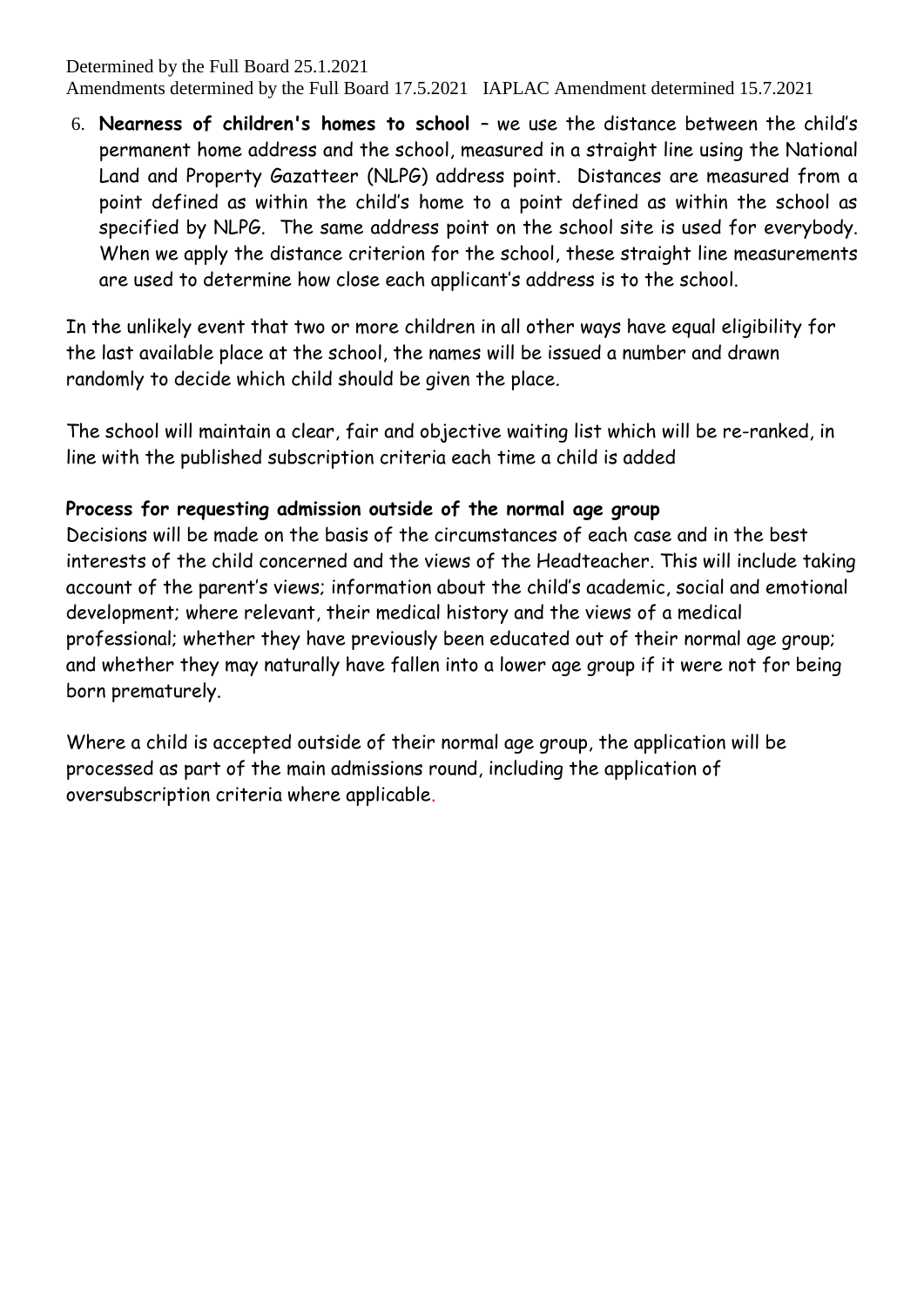#### **Appendix 1**

**In the event that during the period specified for attendance at worship the churches have been closed for public worship and have not provided alternative premises for that worship, the requirements of these admissions arrangements in relation to attendance will only apply to the period when the churches or alternative premises have been available for public worship.**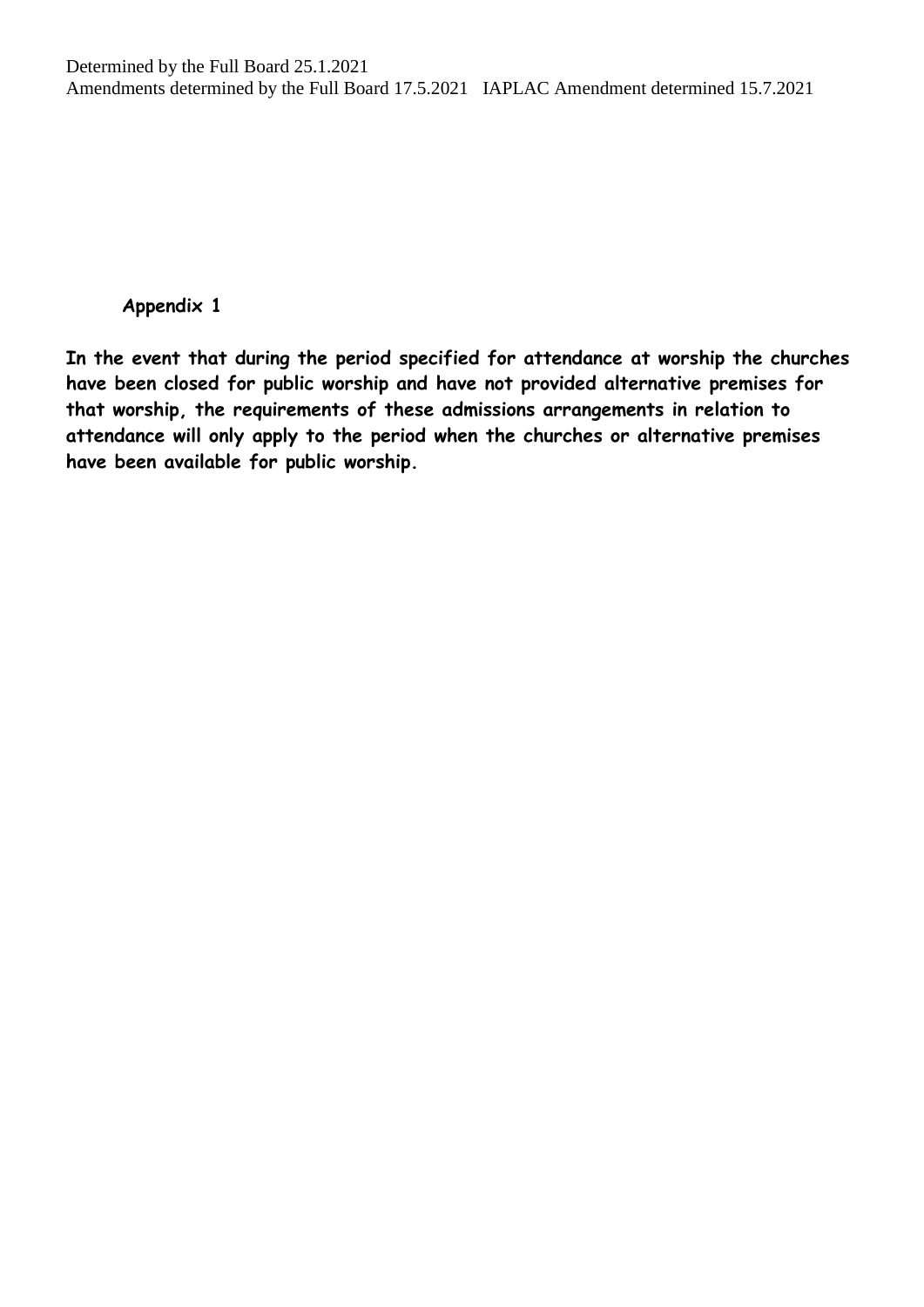*This form should be completed by parents of the applicant please*

### **St Laurence-in-Thanet Church of England Junior Academy Ramsgate**

## **Supplementary Admission Application Form**

This form should be completed, then passed to your minister with a **stamped addressed envelope that is addressed to**:

**The Head Teacher, St Laurence-in-Thanet Church of England Junior Academy, Newington Road, RAMSGATE, Kent CT11 0QX**

**This form is in addition to the Common Application Form required by the Local Education Authority.**

| If you have another child currently attending St Laurence please name |
|-----------------------------------------------------------------------|
|                                                                       |
|                                                                       |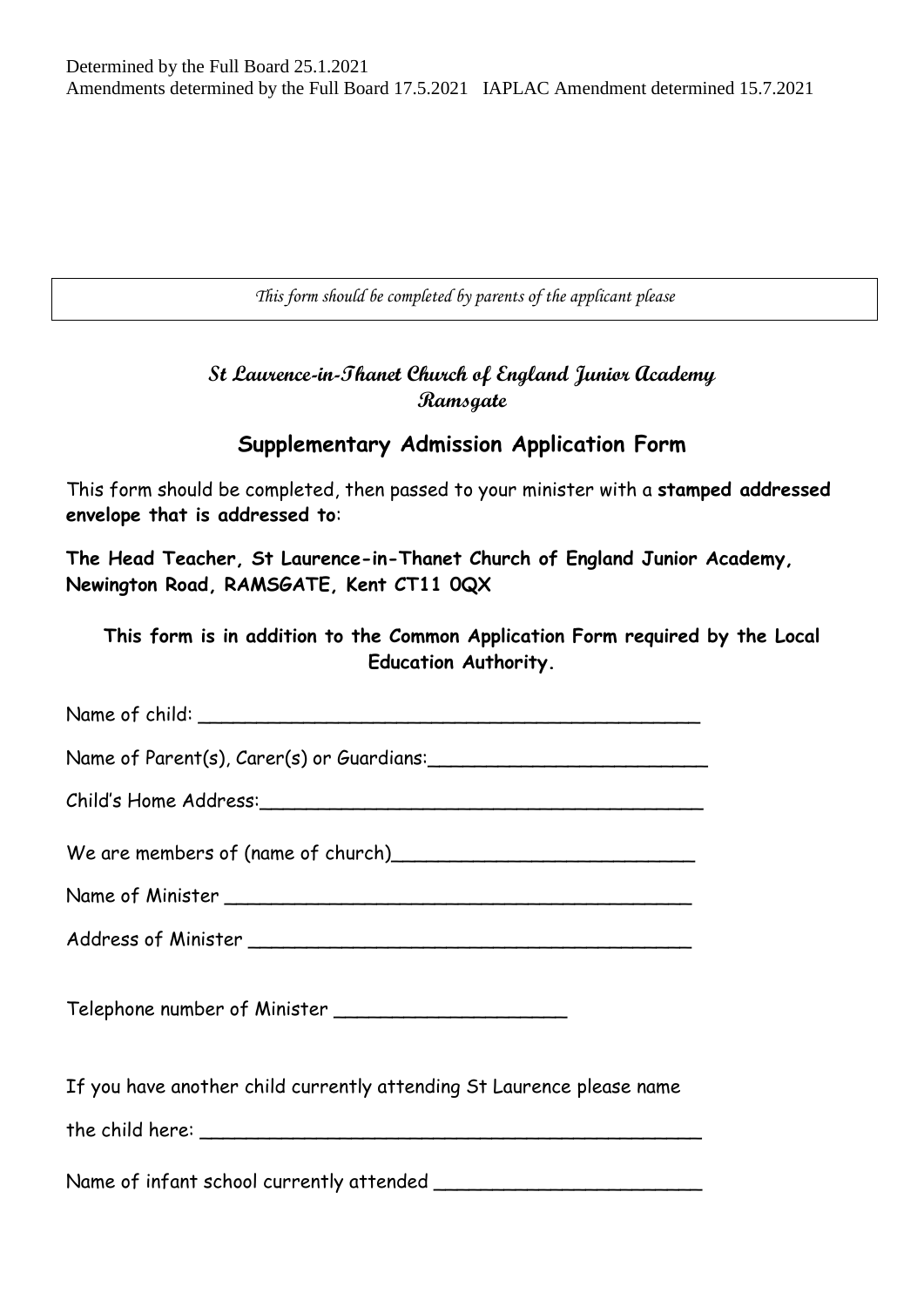Please add any other relevant comments: (please continue overleaf if necessary)

Signed: (parent / guardian / carer)

*This part of the form should be completed by your minister please.*

# **Rector/Vicar/Minister/Junior Church/ Sunday School Leader Form**

The parent(s), carers or guardians of this child are currently active members of my church and have been over the previous six months

(please tick) [ ]

The child is currently a member of Junior Church or Sunday School or equivalent (please tick) [ ]

**Signature of Sunday School or Junior Leader:**

My church is a member of 'The Churches Together in England and Wales'.

(please tick) [ ]

**Please** add any further information to assist the Governors in fulfilling their admissions process.

Please note that parents wishing to appeal for a place may have the right to see all correspondence relating to their application and appeal.

**Signature of the Minister**:

Position